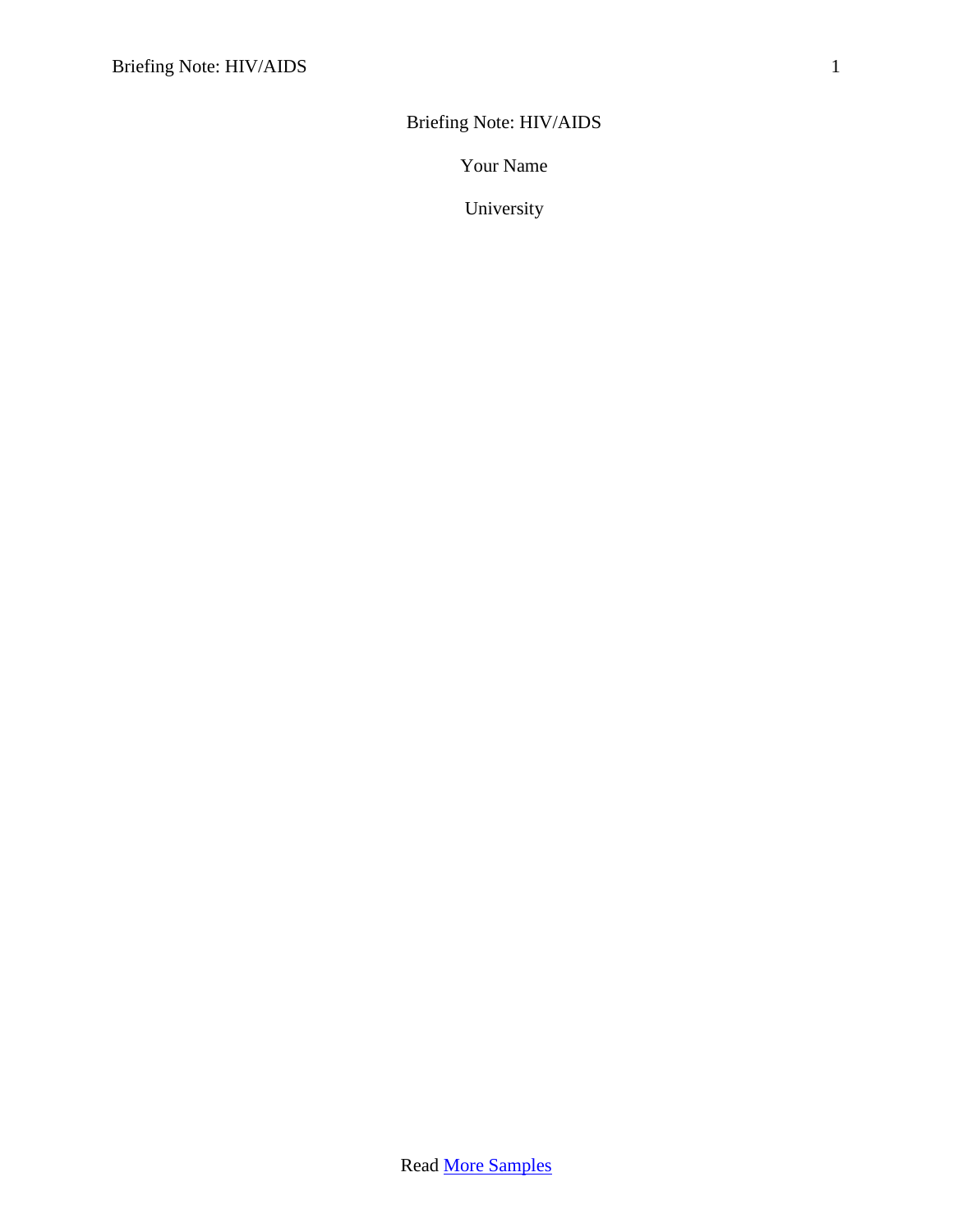### **Introduction**

HIV (Human Immunodeficiency Virus) and AIDS (Acquired Immune Deficiency Syndrome) began to expand in the 1980s. In the mid-1990s, the number of people with HIV/AIDS tripled in low-income countries (Schneider, Birger, Haakenstad, Singh, Hamavid, Chapin, Dieleman, 2016).

Following the upward trend, the disease continued to spread until it became a global pandemic. Currently, according to data from the World Health Organization (2018), there are 36.9 million people in the world living with HI /AIDS, a number that is on the rise despite the multiple health efforts that are being carried out to reduce the spread of this disease.

The HIV pandemic is considered as a consequence of globalization; its transmission has been associated with the ease with people move between different countries (Coovadia & Hadingham, 2005), the migratory phenomena, the digitization, (Tufte, 2006), the current economic order that prevents the most vulnerable or needy people financial access to health (Torres-Ruiz, 2006), war conflicts and the lack of promotion of adequate public and social policies (Levin Institute, 2008).

The implications of this epidemic for health are innumerable. Still, from the point of view of global health, in the long term, health systems could collapse as more people are infected, and technical resources can be drastically reduced. , financial and human in the sector, which would mainly affect the vulnerable social classes that need these systems to manage their disease. On the other hand, it could affect the quality of life of the people who suffer it, HIV promotes discrimination due to the social stigma that exists around the disease. It would also affect economically by decreasing regional and national production due to the increase in absenteeism that would cause the epidemic (Bhatta, Aryal & Khanal, 2013).

It is essential to highlight that the HIV/AIDS epidemic is different in developed and undeveloped countries. Mainly, because the underdeveloped countries have more precarious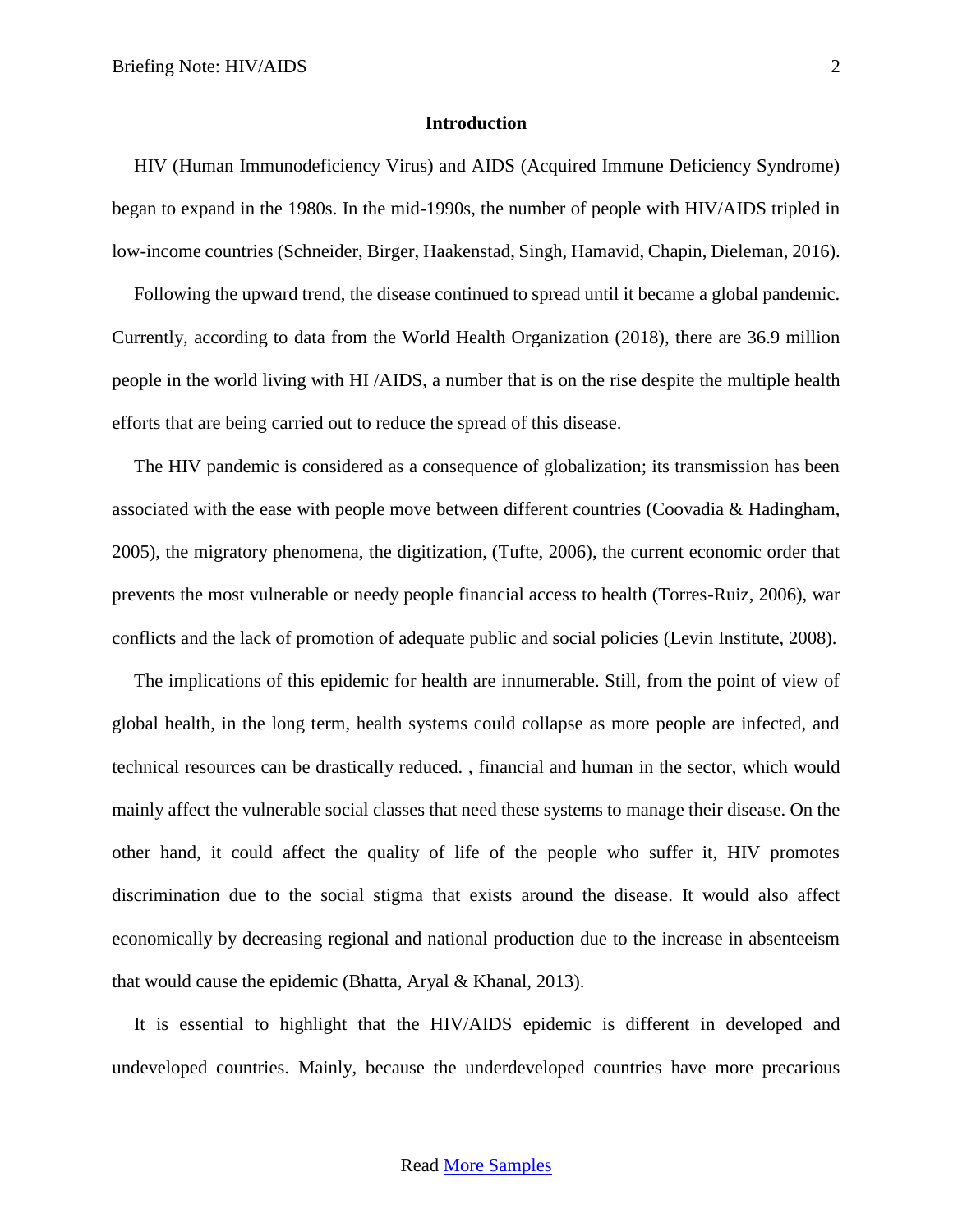sanitary conditions, lower economic capacity, and public policies that are not enough to combat the epidemic, in general, the most impoverished countries have a high incidence and prevalence of the disease. In contrast, developed countries have managed to control transmission more, but measures have not yet been enough since prevention must be coordinated at the global level (Tufte, 2006).

Finally, nursing plays a vital role in the fight against the HIV/AIDS epidemic, especially since nurses must promote health and educate patients. In this way, it will be possible to reduce the spread of the disease. The implication that this has for nursing is that they should aim to fight against the problems that exist in the current system, promote social equality, and participate actively in scientific research. For this reason, this research investigated the social, economic, and scientific context to propose policies that help combat the HIV/AIDS epidemic.

### **Discussion of policies/actions to address the global HIV / AIDS pandemic**

It is necessary to propose prevention strategies and strict treatment regimens that allow addressing this health problem from an individual and global perspective, establishing policies that facilitate access to the health system for all those people who have HIV or who are part of the population who are more likely to contract it (Eisinger & Fauci, 2018). To reduce the incidence and prevalence of this disease, the following recommendations must be implemented:

#### **1.- Promote education for the prevention of HIV/AIDS in young people and adolescents**

Training for the prevention of HIV / AIDS in children, youth, and adolescents is one of the most effective strategies to reduce the incidence of this pathology. In this sense, it is of great importance that educational campaigns, talks, and materials are delivered with relevant information on the

## Read [More Samples](https://www.nursingessaywriters.co.uk/samples/all)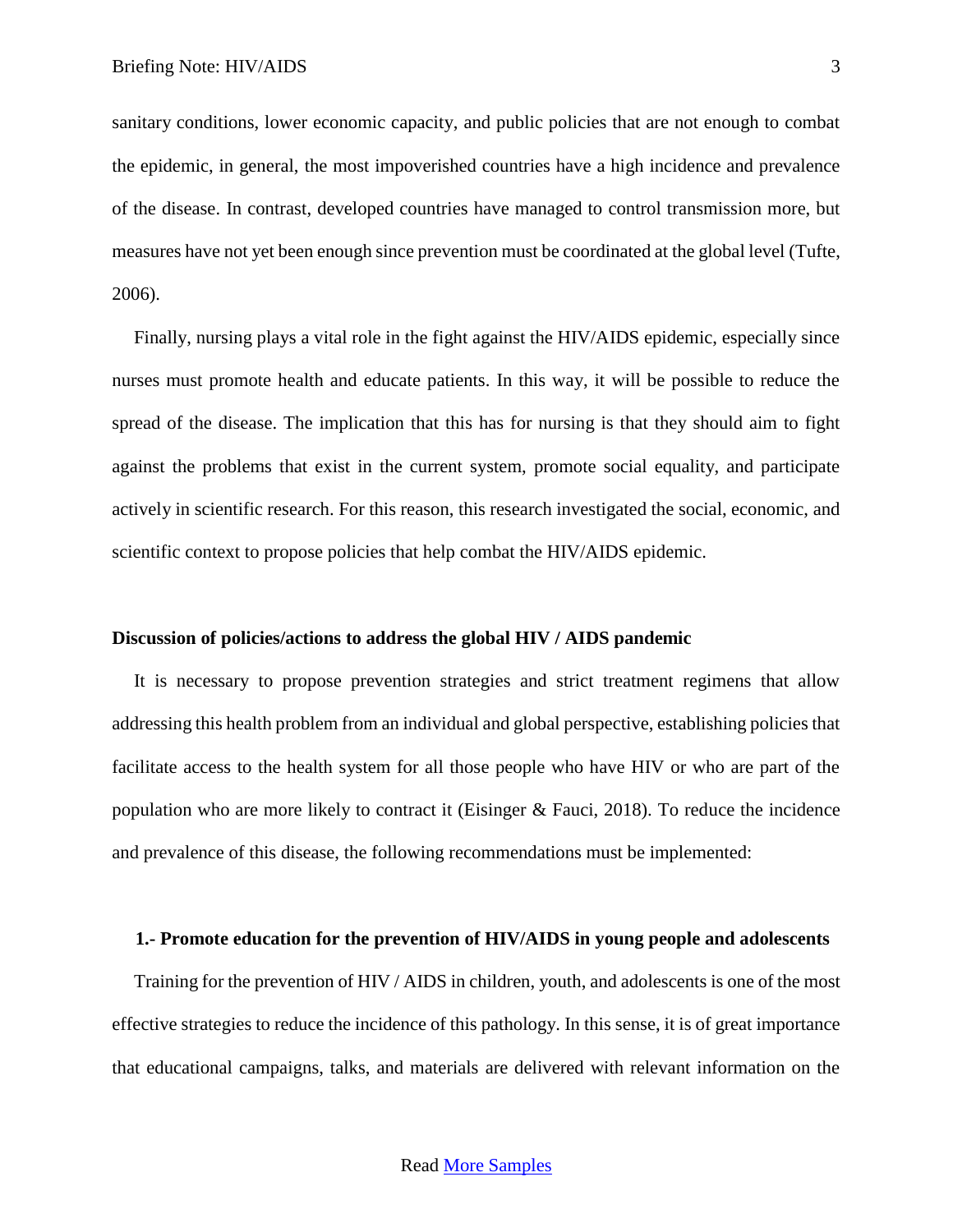disease, to create awareness in the population. These educational measures must be carried out at all educational levels and at the community level, especially in the most vulnerable people.

In this sense, according to research carried out by the Global Campaign for Education, education, and awareness about HIV / AISD and its transmission in the population could help prevent the transmission of approximately 700,000 cases worldwide (Bhatta, Aryal & Khanal, 2013).

## **2.- Offer diagnostic tests at a low price or for free**

23% of new HIV cases are transmitted by people who were unaware that they were carriers of the virus (Fauci, Redfield, Sigounas, Weahkee & Giroir, 2019). It makes early detection of the virus an essential pillar in the prevention and reduction of the number of HIV cases.

Campaigns should be promoted that allow the population to carry out diagnostic tests for free or at a low price, especially in the most vulnerable or low-income people. By being able to detect the infection early, this will help the treatment to be instituted faster and could dramatically reduce the transmission of the disease.

# **3.- Guarantee the treatment of the population with HIV as a preventive measure of the transmission of the disease.**

That people infected with HIV receive the appropriate antiretroviral treatment, which helps to significantly reduce the transmission of HIV/AIDS, because this can suppress the replication of the virus in the human body and prevent contagion, making it undetectable and non-transferable.

Furthermore, it is estimated that 69% of new HIV cases are transmitted by people who have been diagnosed but are not receiving adequate treatment (Fauci, Redfield, Sigounas, Weahkee &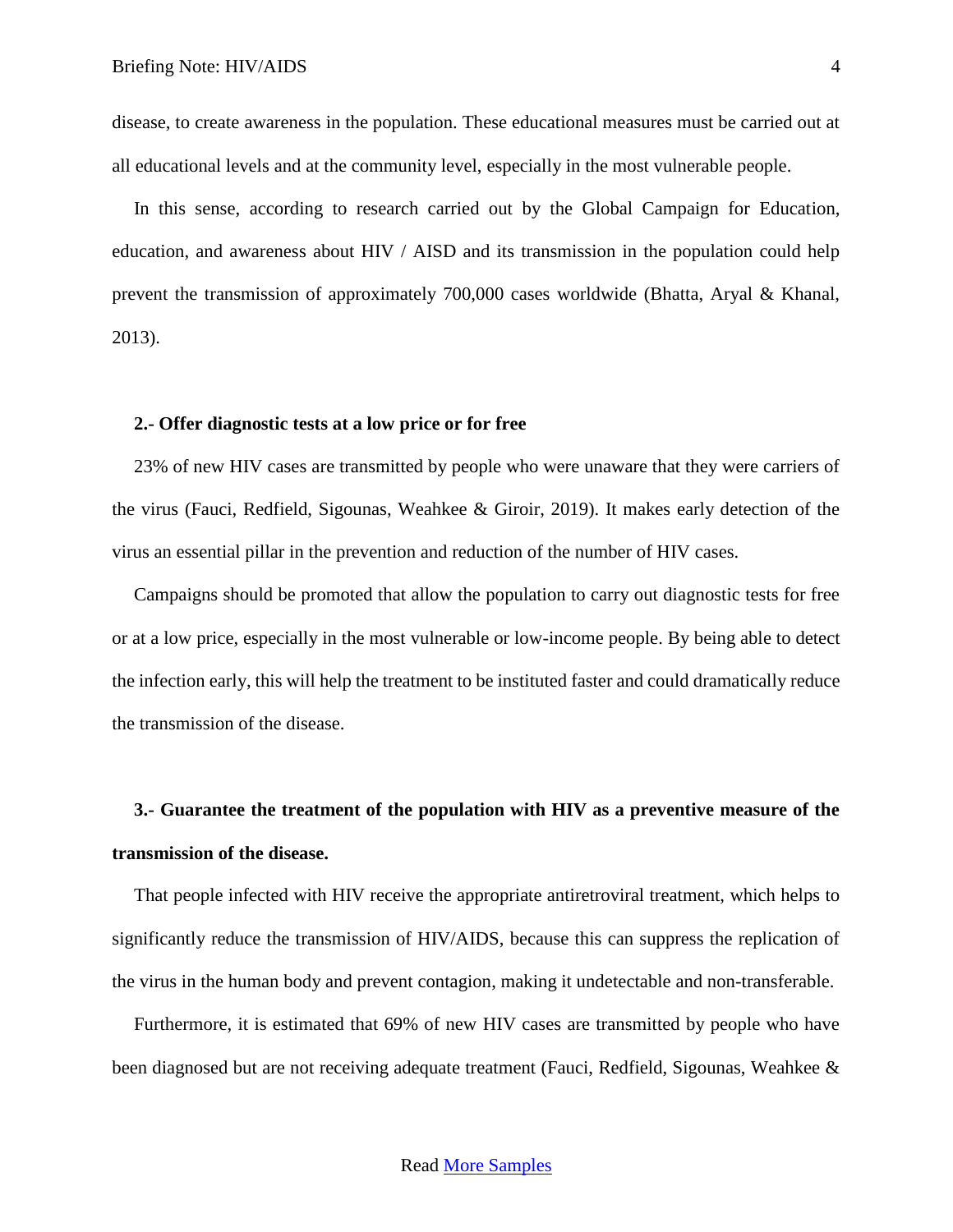Giroir, 2019). Therefore, guaranteeing treatment to all infected people becomes one of the most necessary preventive actions.

The effectiveness of these measures was demonstrated in a study carried out by The HIV Prevention Trials Network, in which 1,763 HIV-discordant couples participated, where the infected person received optimal retroviral treatment. In this study, it was shown that early antiretroviral treatment could reduce the transmission of the disease between serodiscordant people by up to 96% (Cohen, Chen, McCauley, Gamble, Hosseinipour, Kumarasamy, et al. 2011).

## **The role of national, provincial and government agencies**

All these organizations must involve and coordinate actions to fight HIV at the national, regional, and local levels. For the policies above to be successful, there needs to be active collaboration at the intermediate level with city public health departments, counties, the state, local clinics, regional health systems, treatment providers, physicians, and for-profit and non-profit organizations seeking to eradicate the disease (Fauci, Redfield, Sigounas, Weahkee & Giroir, 2019).

In this sense, the role of government organizations is to create plans and coordinate actions, taking into account the knowledge and experience of all the actors involved in the fight against the HIV pandemic, the body of scientific knowledge that has been built throughout the last decades and the promotion of strategies, and actions that allow avoiding the transmission of HIV/AIDS.

# **Policy plan for CNA to achieve the expected objectives**

Carry out educational campaigns in rural areas and in vulnerable areas of urban areas: As mentioned previously, prevention education is one of the most powerful weapons to fight the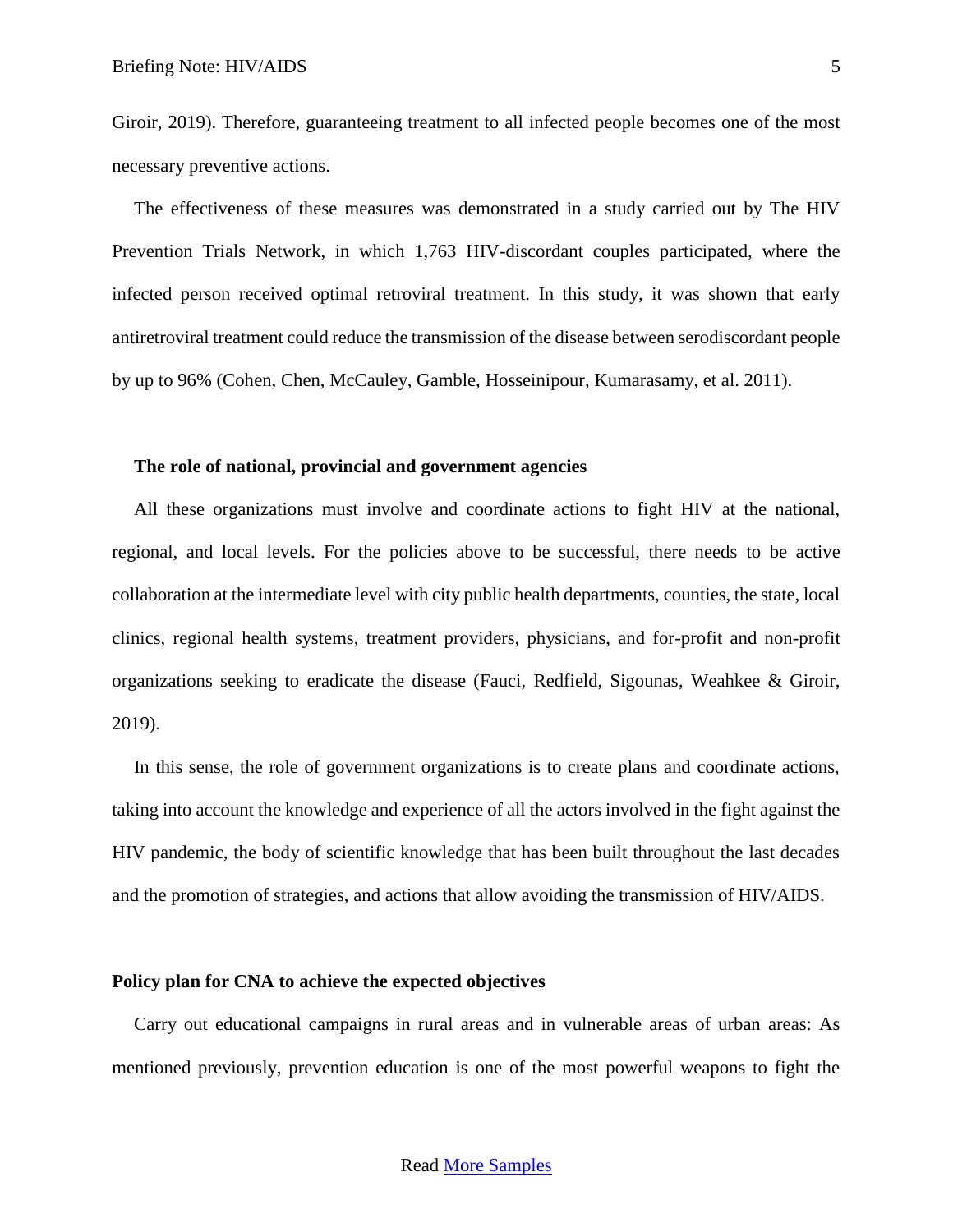transmission of HIV/AIDS. It is important that people who are part of the most vulnerable and atrisk group are made aware of the dangers of the disease and what measures they must take to avoid contagion. These campaigns can be carried out with the support of the medical and nursing personnel of the city or county.

Facilitate access to antiretroviral therapy for all those diagnosed with HIV, treatment with antiretrovirals is essential to prevent transmission of all those affected. You could make a plan that allows people in rural areas to access antiretroviral treatment for free and that also includes people in urban areas who do not have health insurance.

Create a monitoring program that allows evaluating the serological status of the patient, In education, the population should be promoted or encouraged to carry out the HIV test at least twice a year, in order to carry out early detection virus and avoid transmission due to ignorance.

Collaborate with international coverage programs, to combat the HIV pandemic, it is necessary to coordinate efforts with the rest of the countries, because, due to globalization, no country will be able to eradicate the disease on its own.

Free counselling services, these services should be aimed at guiding and following up on patients diagnosed and on treatment in order to ensure that protocols are being followed.

In order to end the HIV/AIDS pandemic, it is necessary for the CNA to achieve adequate coordination with the provincial associations, in this sense, resources must be provided in a sustained manner at the local, regional, national and even global level (Eisinger & Fauci, 2018). Failure to coordinate properly could result in the efforts being made being effective and the epidemic could continue to spread.